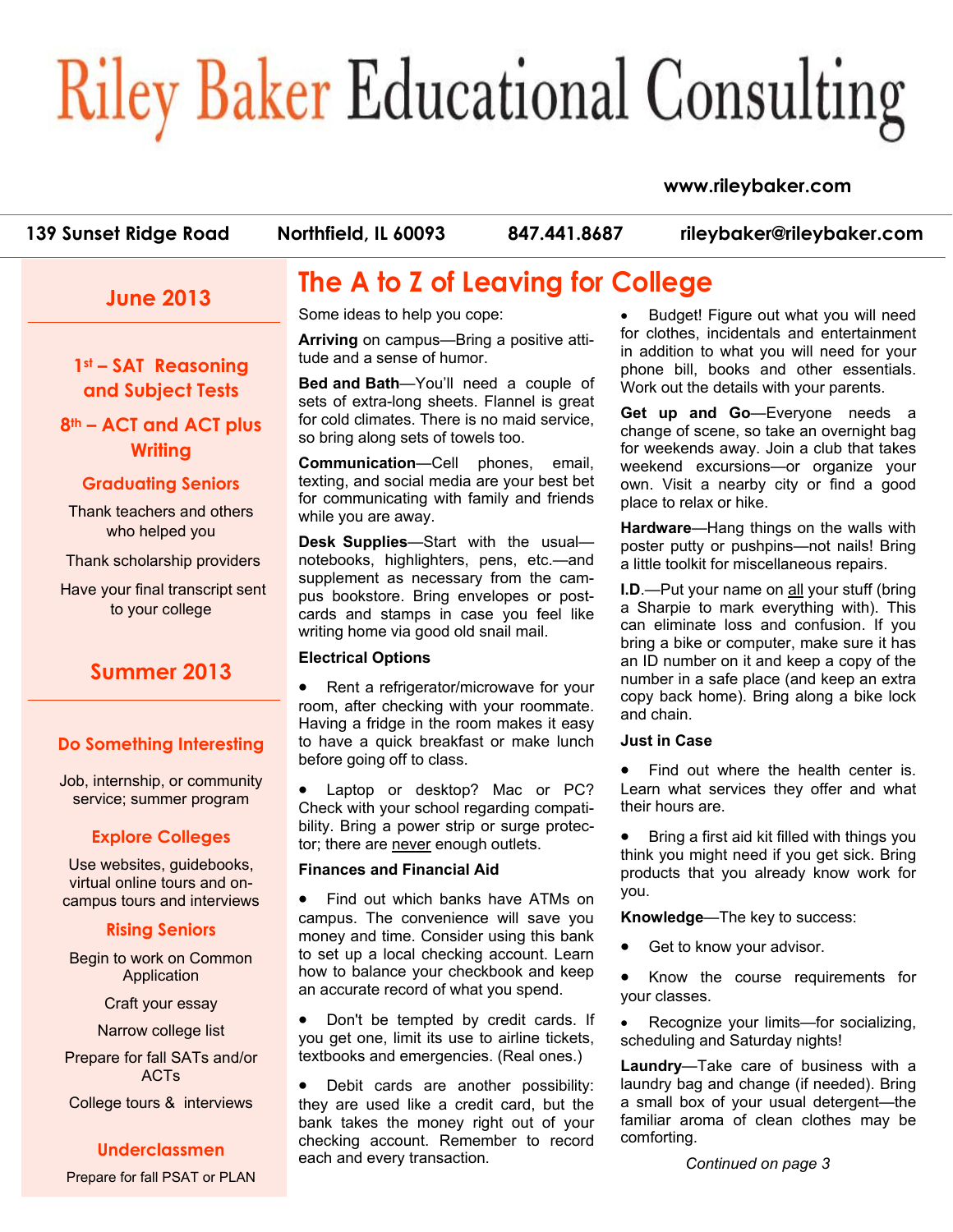## Riley Baker Educational Consulting

#### **Career Options for Film Studies Majors**

- Cinematographer, producer or assistant director
- critic, professor, actor/actress, arts journalist
- independent or industrial filmmaker
- press agent, film editor or photographer
- drama coach or drama therapist
- studio merchandising or distribution company work
- dramaturge or story editor
- film archives, museum studies, program researcher
- tourist industry or community arts worker
- casting director or assistant
- theater manager or publicist
- television producer, camera operator, censor or colorizing technician
- screenwriter, animator, script writer or script supervisor
- sound editor, visual effects or prop maker
- costume design
- library assistant or assistant language teacher
- lighting technician or sound and special effects specialist
- program assistant or personal assistant to the director
- film production instructor or rerecording mixer
- film director or film editor
- talent agent or representative

#### (based on a list from Ohio State University website)



## **Focus on Majors: Film Studies**

If you aspire to expose the world's ills through documentaries, have visions of fame, fortune and financial reward, or simply long to get paid for watching movies, Film Studies may be the major of your dreams. Among the most popular and competitive of college majors, film isn't just for those wanting to follow in the footsteps of Meryl Streep, Steven Spielberg, or critic Pauline Kael.

Programs in Film, sometimes called Media Studies or Cinema Studies, vary widely, and may or may not include instruction in film production. Some are theoretical in nature, appealing to students considering careers in entertainment journalism and film criticism. Pitzer College's program is "not oriented toward traditional narrative film or television, or toward commercial models of new media; rather, this major stresses independent narrative forms, documentary, video and digital art and community-based media practice…".

Other programs focus almost entirely on the technical aspects of film and other visual media. Columbia College of Chicago, which specializes in media education, has a more "artsy" approach and offers concentrations in Animation, Post-Production, and Sound. NYU's Tisch School of the Arts requires students to incorporate courses in film history and criticism, film production and script writing to obtain their degrees. Alternatively, Chapman University's Dodge College requires applicants to select from among degree options including both BA and BFA programs in such specialized areas as film studies, film production, digital arts, producing, screen writing, acting, and television and broadcast journalism.

Because film programs vary tremendously, carefully doing your research becomes even more important. Before looking at colleges, think about which aspects of film interest you and how you'd like to use your education. Once you understand your motivation, you'll be ready to look at what's out there.

Film curricula include courses such as The History of Film, Music for Film & Television, The Documentary, Introduction to Animation, Television Production, Cinematography, Set Design, Special Effects, Makeup, Introduction to Editing, Film Marketing, and Legal Aspects of the Entertainment Industry. Classes in specific genres might include Silent Film Classics, Film Noir, and The Films of Woody Allen.

What careers are open to film graduates? Production careers include cinematographer, director, producer, independent or industrial filmmaker, film editor, location manager, photographer, camera operator, screenwriter, animator, script writer, sound editor, visual effects or prop maker, lighting technician, or costume designer. Less technical options include arts journalist, critic, professor, film archivist, talent agent, festival manager or even entertainment lawyer (though, of course, law school would be required for this).

Jobs in the entertainment industry will continue to be fiercely competitive, as growth will be slower than average over the next seven to ten years. However, if you're truly interested in studying film, take heart. In a July 2011 New York Times article, Loyola Marymount's School of Film and Television Dean, Stephen Ujlaki, expressed his belief that although film students may not land jobs in the film industry, studying film provides them "with a knowledge of the arts and a business savvy that will get them through lives that are bound to move in unexpected directions." As with most undergraduate majors, competing in the job market depends on how well you put your coursework to use.

Prepared for the clients of Riley Baker Educational Consulting. The information included in this newsletter is general and does not constitute educational, financial, accounting, legal, or other professional advice. Although it is intended to be accurate, neither the publisher nor any other party assumes liability for loss or damage due to reliance on the material contained herein. Copyright © 2013 by The College Advisor, Inc. All rights reserved.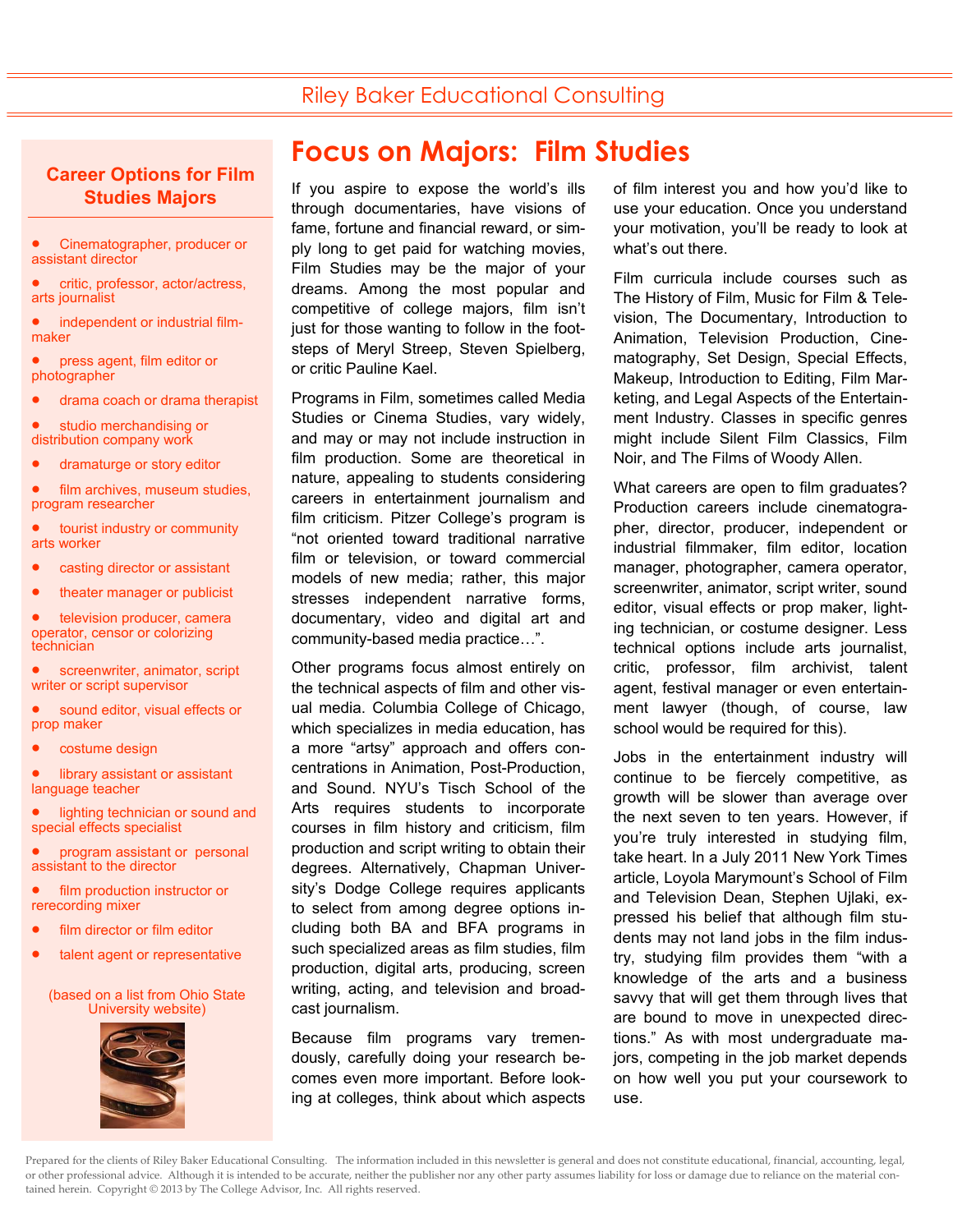# **Financial Matters: Capping Student Loans**



Student financial aid packages generally include a mix of grants (gift money), work-study and loans. Loans may be offered to either the student or the parents and may be subsidized or unsubsidized. With loans often accounting for a substantial portion of the financial aid package at many colleges, it is reasonable to ask just how much is "too much" to borrow for college?

Unfortunately, there's no one hard and fast answer; each student's situation is made unique by choice of major, cost of education, additional sources of support, and expected earnings. According to the Project on Student Debt, the average recent college graduate owes nearly \$27,000 in student loans. For most graduates, that should be a manageable amount, but individual circumstances may vary. For example, students may amass still more debt if they plan to attend graduate school, or if they choose a career with very low initial pay. Future musicians or artists probably should take on less debt than engineering or computer science graduates. A general rule of thumb is to cap your student loan debt below the total salary you expect to earn in your first year after graduation. (Check out www.bls.gov for average first year salaries.) Since the average college

graduate takes five years to earn her bachelor's degree, she should borrow no more than one-fifth of expected earnings each year of college. Your goal is to spend no more than 10% of your expected gross monthly income on student loan debt once you graduate. Even though your earnings will rise as you progress in your career, so will your obligations. Someday you'll want to use those earnings for a house, car, furniture, retirement savings, and even for college for your future children.

Parents, too, should be wary of taking on loans that might affect their own ability to retire. While college students can and should seek scholarships, we know of no such option for funding a comfortable retirement.

## **The A to Z of Leaving for College** (continued from page 1)

**Music**—Bring along headphones. Coordinate sound systems with your roommate ahead of time.

**Necessities**—Since sleeping through a class or an exam is a bad idea, a VERY LOUD alarm clock is a must. You will also need a good desk lamp for reading. One more thing: a favorite, comfortable article of clothing (or even a stuffed animal).

**Organize**—Use a day planner, calendar or PDA to keep your schedule straight. Write everything down!

**Posters and Pictures**—Personalize your space with your favorite art forms. To keep track of visitors and messages, attach a white erase board to your door. Bring photos from home.

**Questions**—Bike storage? Cars on campus? Transportation home? Weekend events? For answers, read all brochures and pamphlets, housing bulletins, catalogs, maps… and then ask upperclassmen or roommates. Check your college's website.

**Recreation**—Bring your skateboard, surfboard, chessboard—whatever you enjoy. Try something new while you're at it, like rock climbing, kayaking, or tai chi.

**Storage**—Find a place for everything and put everything in its place by using underbed boxes, milk crates, stackables, cardboard drawers and trunks. Storage will be tight, so make good use of all available vertical and horizontal space.

**Thoughts of Home**—Homesickness is curable. Treat it with photos of friends and family, yearbooks, e-mails to friends or calls home. (Call home for support, but call with good news, too. You don't always need a reason.) Even if you are feeling homesick or missing a significant other, stay at school and get involved. This is your new home, so invest your time and energy into making it work.

**Unnecessary**—If you haven't used it, worn it or looked at it lately…leave it at home!

**Vehicles and Wheels**—Cars are often not the quickest way to get from one end of the campus to the other. Try a bike (use a good lock!), unicycle, moped, or skateboard. Check with the college about cars ahead of time; parking is always limited and car use may be restricted.

**Xtra**—If you can't leave home without them, bring a TV and DVD player. Again, check first with roommates: two may be one too many, especially in a small living space. Your laptop can also double as your room's entertainment center.

**Yourself**—Don't leave behind your values, sense of self-worth or identity. Remember to be true to yourself.

**Zzzzzzzzzz**—You may be tempted to test your limits, but remember to get enough sleep!